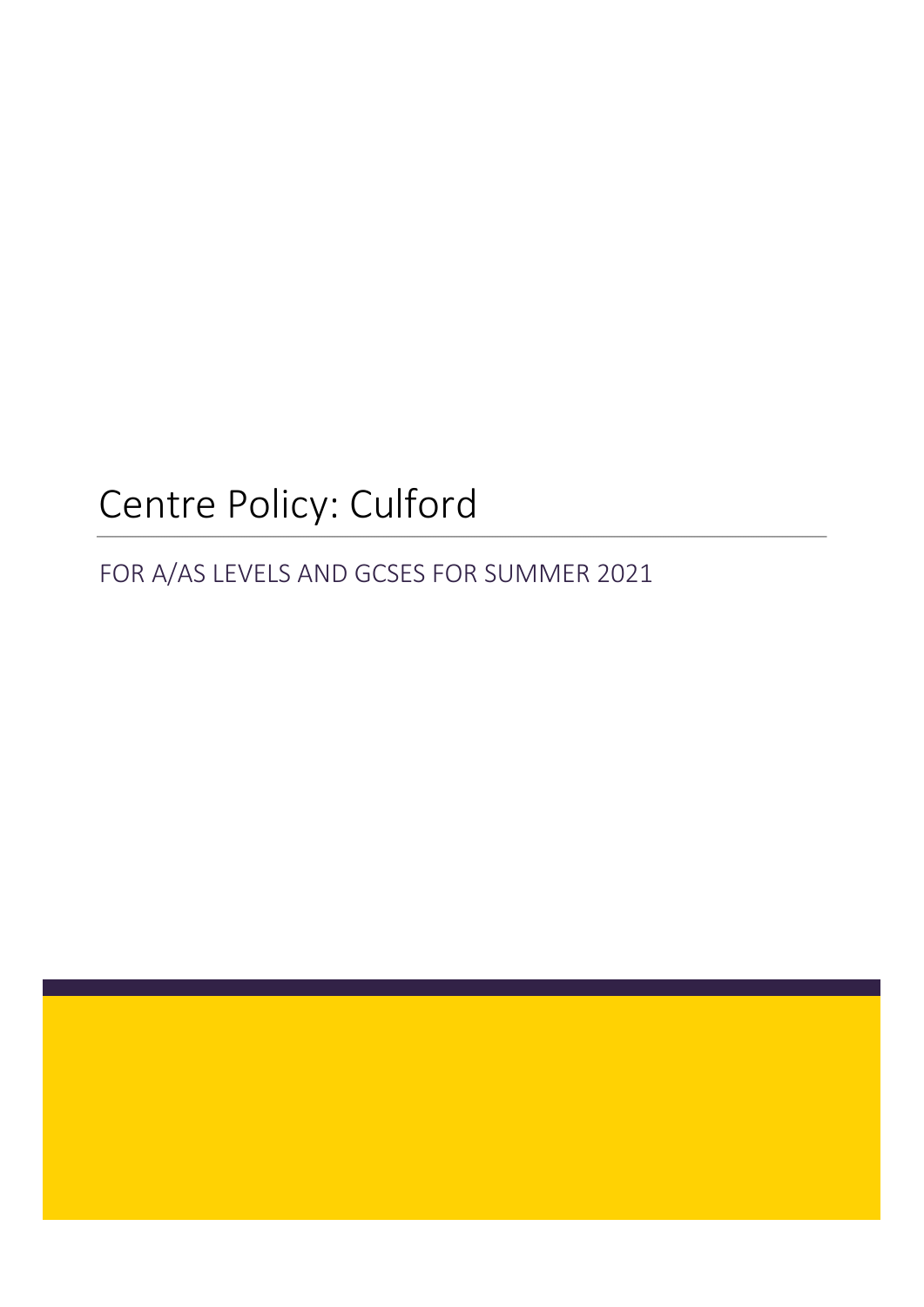

## Centre Policy for determining teacher assessed grades in Summer 2021

## Background

Every centre is required to create a Centre Policy that reflects its individual circumstances. It is anticipated that you may choose to adopt this pre-populated template in full. Or you may choose to make amendments – adding or deleting material – to reflect your own practices. In any case, centres must understand and actively implement the centre policy adopted, although this template is provided for information and does not constitute legal advice.

The template is written with a minimal amount of content in [brackets] that can be deleted, and material in CAPITAL LETTERS that should be added, if the content is retained as part of your policy.

Your policy must take account of the guidance provided in the document: *JCQ Guidance on the determination of grades for A/AS Levels and GCSEs for summer 2021*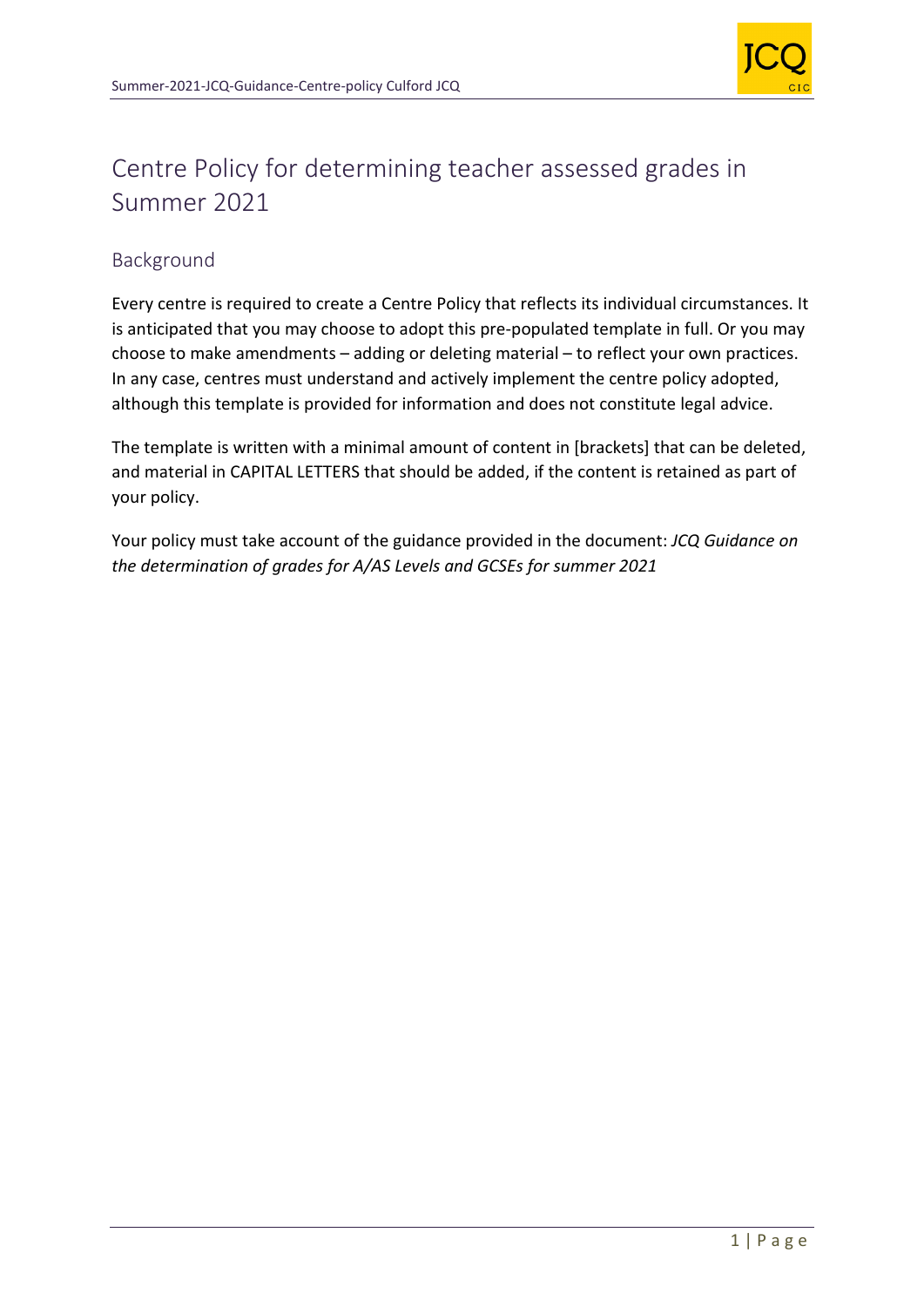

# Centre Policy for determining teacher assessed grades – summer 2021: CULFORD

## Statement of intent

This section outlines the purpose of this document in relation to our centre.

## **Statement of Intent** This section provides details of the purpose of this document, as appropriate to our centre: *The purpose of this policy is:* • *To ensure that teacher assessed grades are determined fairly, consistently, free from bias and effectively within and across departments.* • *To ensure the operation of effective processes with clear guidelines and support for staff.* • *To ensure that all staff involved in the processes clearly understand their roles and responsibilities.* • *To support teachers to take evidence-based decisions in line with Joint Council for Qualifications guidance.* • *To ensure the consideration of historical centre data in the process, and the appropriate decision making in respect of, teacher assessed grades.* • *To support a high standard of internal quality assurance in the allocation of teacher assessed grades.* • *To support our centre in meeting its obligations in relation to equality legislation.* • *To ensure our centre meets all requirements set out by the Department of Education, Ofqual, the Joint Council for Qualifications and awarding organisations for Summer 2021 qualifications.*  • *To ensure the process for communicating to candidates and their parents/carers how they will be assessed is clear, in order to give confidence.*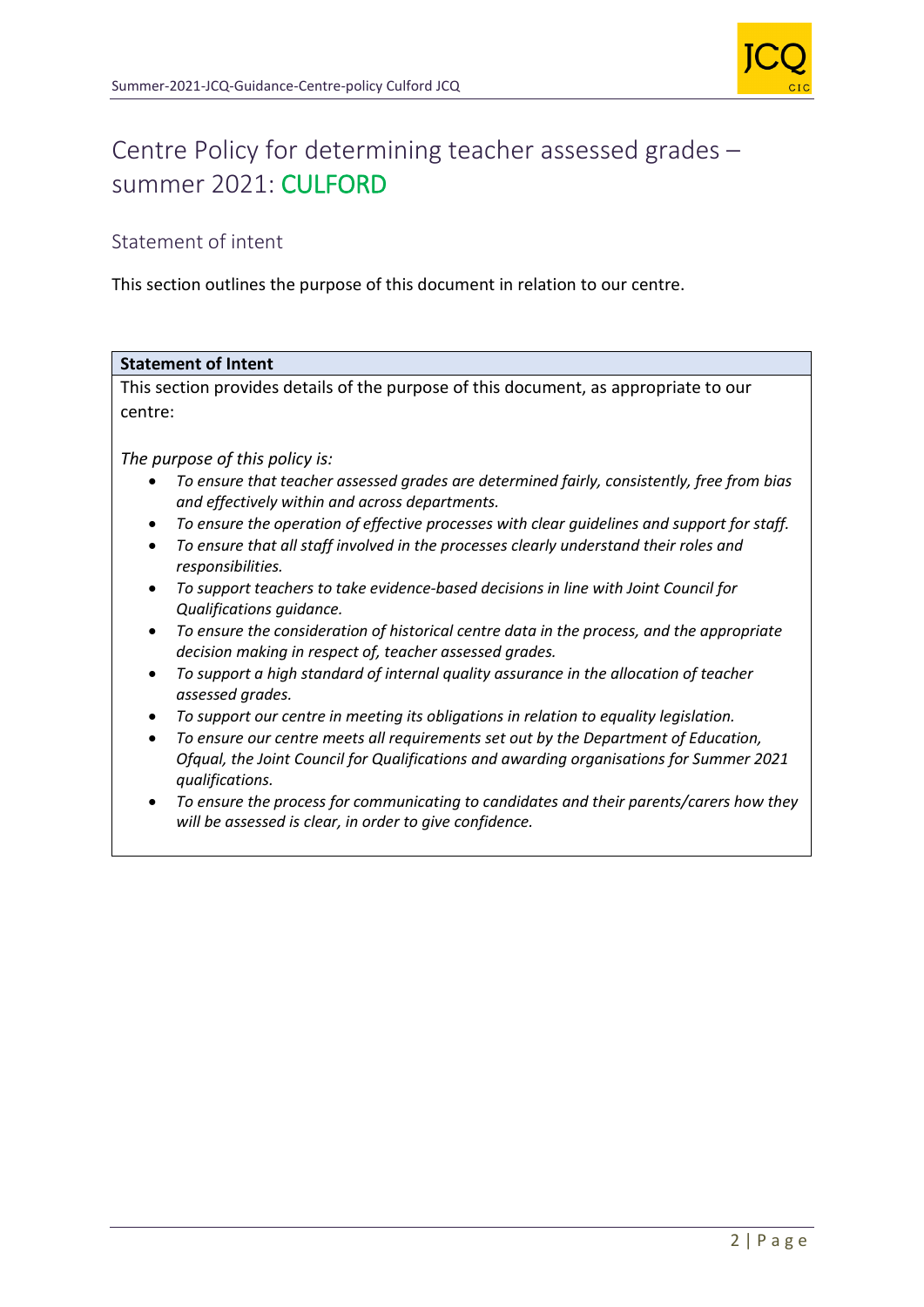

## Roles and responsibilities

This section of our Centre Policy outlines the personnel in our centre who have specific roles and responsibilities in the process of determining teacher assessed grades this year.

#### **Roles and Responsibilities**

This section gives details of the roles and responsibilities within our centre:

### *Head of Centre*

- *Our Head of Centre, Julian Johnson-Munday,will be responsible for approving our policy for determining teacher assessed grades.*
- *Our Head of Centre has overall responsibility for the school as an examinations centre and will ensure that clear roles and responsibilities of all staff are defined.*
- *Our Head of Centre will confirm that teacher assessed grade decisions represent the academic judgement made by teachers and that the checks in place ensure these align with the guidance on standards provided by awarding organisations.*
- *Our Head of Centre will ensure a robust internal quality assurance process has been produced and signed-off in advance of results being submitted.*

#### *The Deputy Head and Heads of Department*

*The Deputy Head, John Guntrip and Heads of Department will:*

- *provide training and support to our other staff.*
- *support the Head of Centre in the quality assurance of the final teacher assessed grades.*
- *ensure an effective approach within and across departments and authenticating the preliminary outcome from single teacher subjects.*
- *be responsible for ensuring staff have a clear understanding of the internal and external quality assurance processes and their role within it.*
- *ensure that all teachers within their department make consistent judgements about student evidence in deriving a grade.*
- *ensure all staff conduct assessments under the appropriate levels of control with reference to guidance provided by the Joint Council for Qualifications.*
- *ensure teachers have the information required to make accurate and fair judgments.*
- *ensure that a Head of Department Checklist is completed for each qualification that they are submitting.*

## *Teachers and the Head of LD and EAL*

*Our teachers and the Head of LD and EAL, Helen Baker, will:*

- *ensure they conduct assessments under our centre's appropriate levels of control and have sufficient evidence, in line with this Centre Policy and guidance from the Joint Council for Qualifications, to provide teacher assessed grades for each student they have entered for a qualification.*
- *ensure that the teacher assessed grade they assign to each student is a fair, valid and reliable reflection of the assessed evidence available for each student.*
- *make judgements based on what each student has been taught and what they have been assessed on, as outlined in the section on grading in the main JCQ guidance.*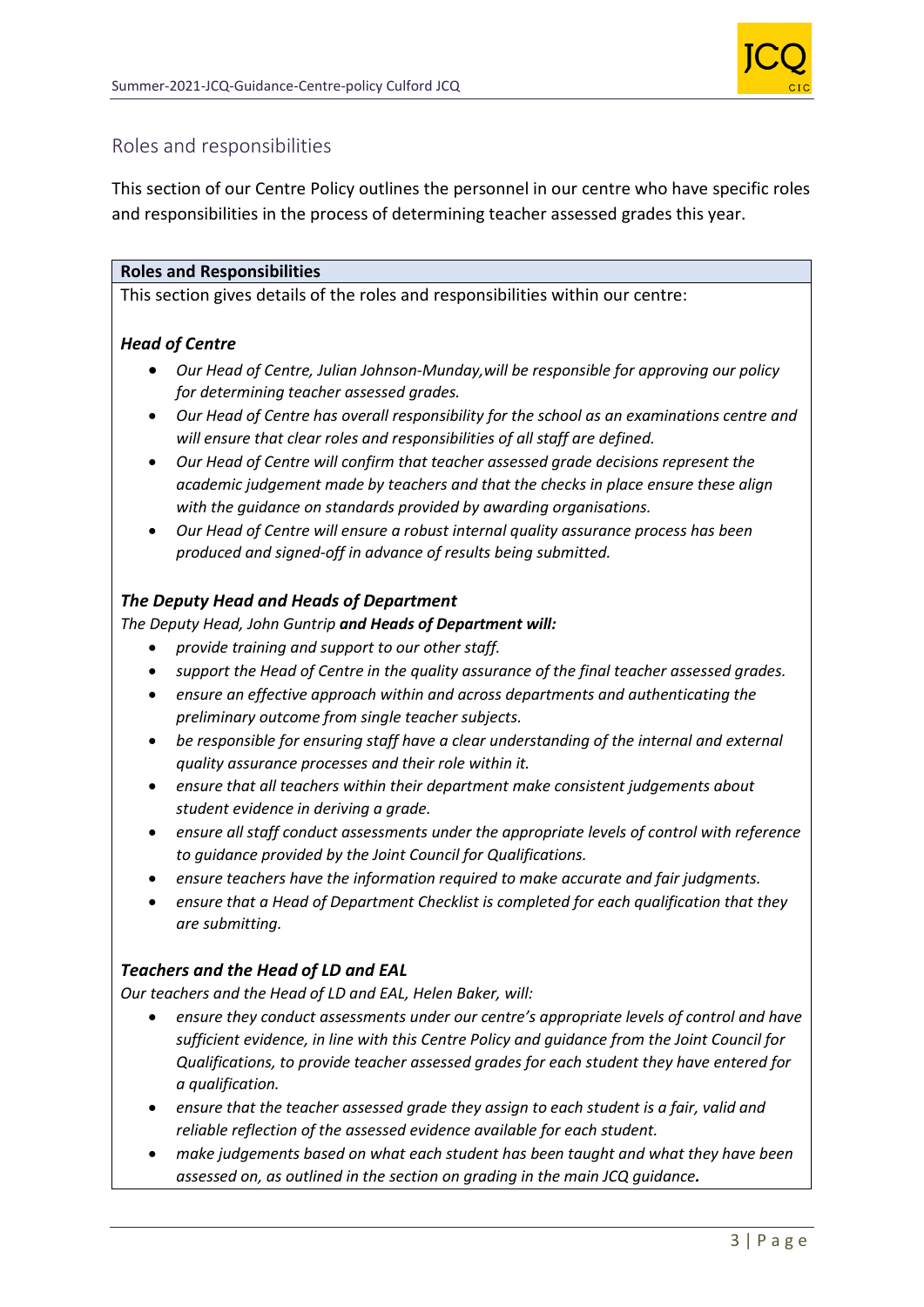

- *produce an Assessment Record for each subject cohort, that includes the nature of the assessment evidence being used, the level of control for assessments considered, and any other evidence that explains the determination of the final teacher assessed grades. Any necessary variations for individual students will also be recorded.*
- *securely store and be able to retrieve sufficient evidence to justify their decisions.*

## *Examinations Officer*

*Our Examinations Officer, Justin Veitch will:*

• *be responsible for the administration of our final teacher assessed grades and for managing the post-results services.*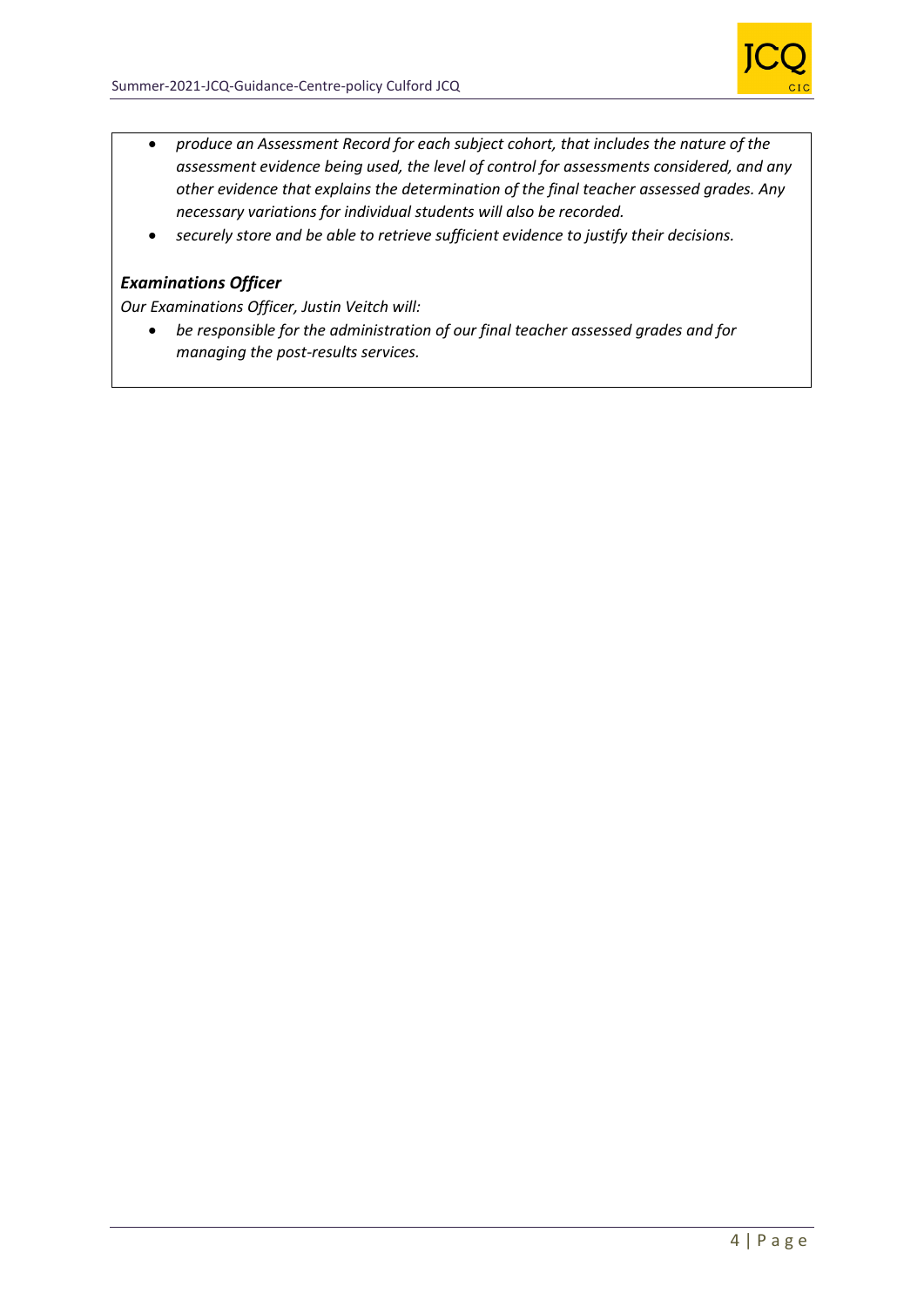

## Training, support and guidance

This section of our Centre Policy outlines the training, support and guidance that our centre will provide to those determining teacher assessed grades this year.

#### **Training**

This section provides details of the approach our centre will take to *training, support and guidance in determining teacher assessed grades this year*

- *Teachers will engage fully with all training and support that has been provided by the Joint Council for Qualifications and the awarding organisations.*
- *Teachers involved in determining grades in our centre will attend any centre-based and departmental training to help achieve consistency and fairness to all students (centrebased HoD and departmental meetings focused on JCQ and subject-specific exam board support documentation and training).*

#### **Support for Newly Qualified Teachers and teachers less familiar with assessment**

This section provides details of our approach to *training, support and guidance for newly qualified teachers and teachers less familiar with assessment*

- *We will provide mentoring from experienced teachers to NQTs and teachers less familiar with assessment.*
- *We will put in place additional internal reviews of teacher assessed grades for NQTs and other teachers as appropriate.*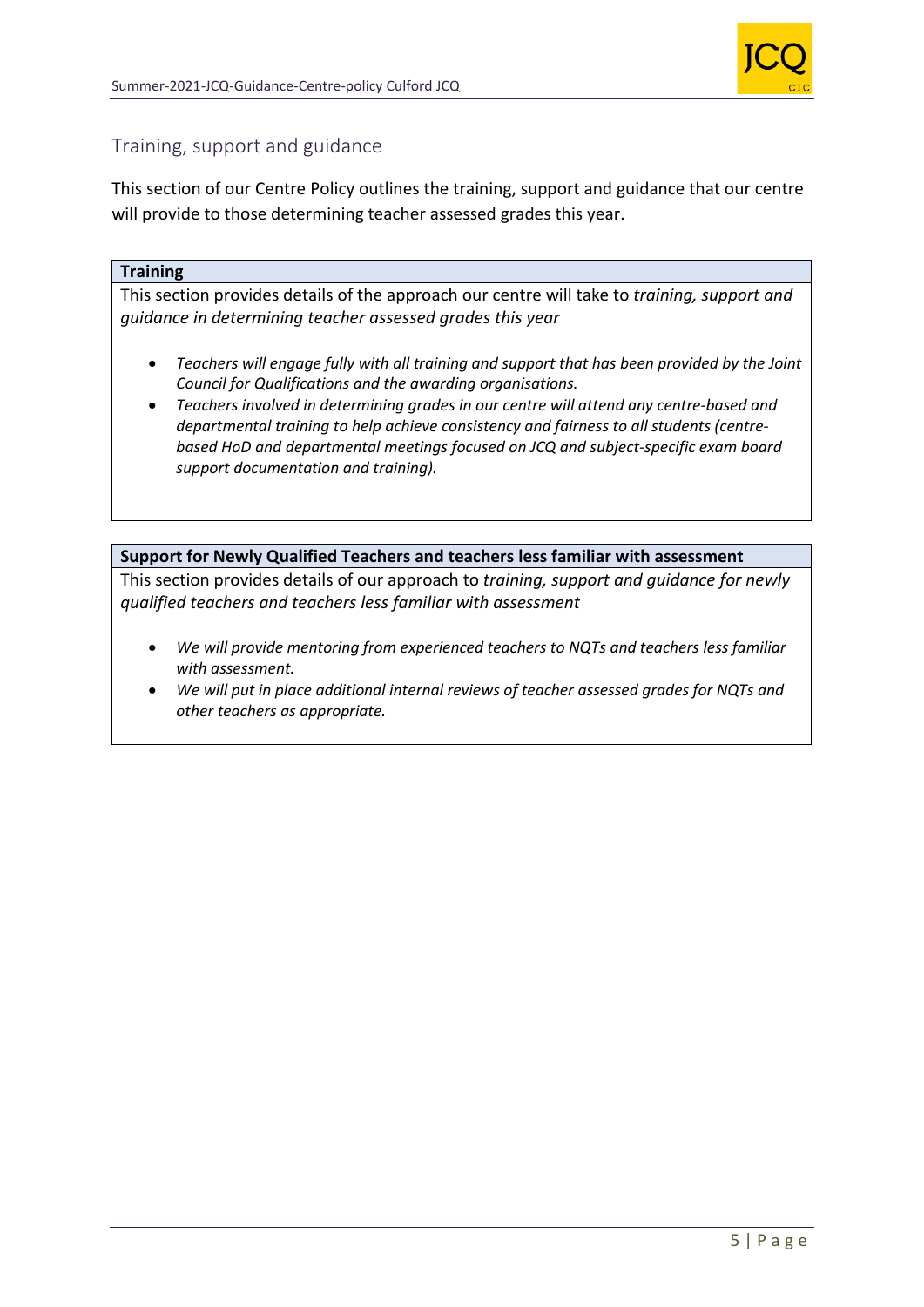

## Use of appropriate evidence

This section of our Centre Policy indicates how our centre will give due regard to the section in the JCQ guidance entitled: *Guidance on grading for teachers*.

#### **A. Use of evidence**

This section gives details in relation to our use of evidence.

- *Teachers making judgements will have regard to the Ofqual Head of Centre guidance on recommended evidence, and further guidance provided by awarding organisations.*
- *All candidate evidence used to determine teacher assessed grades, and associated documentation where possible, will be retained and made available for the purposes of external quality assurance and appeals.*
- *We will be using student work produced in response to assessment materials provided by our awarding organisation(s), including groups of questions, past papers or similar materials such as practice or sample papers.*
- *We will use non-exam assessment work (often referred to as coursework), even if this has not been fully completed.*
- *We will use student work produced in centre-devised tasks that reflect the specification, that follow the same format as awarding organisation materials, and have been marked in a way that reflects awarding organisation mark schemes.*
- *We will use substantial class or Prep (including work that took place during remote learning).*
- *We will use internal tests taken by pupils.*
- *We will use mock exams taken over the course of study.*
- *We will use records of a student's capability and performance over the course of study in performance-based subjects such as music, drama and PE.*

*We provide further detail in the following areas:*

#### *Additional Assessment Materials*

- *We will use additional assessment materials to give students the opportunity to show what they know, understand or can do in an area of content that has been taught but not yet assessed.*
- *We will use additional assessment materials to give students an opportunity to show improvement, for example, to validate or replace an existing piece of evidence.*
- *We will use additional assessment materials to support consistency of judgement between teachers or classes by giving everyone the same task to complete.*
- *We will combine and/or remove elements of questions where, for example, a multi-part question includes a part which focuses on an element of the specification that hasn't been taught.*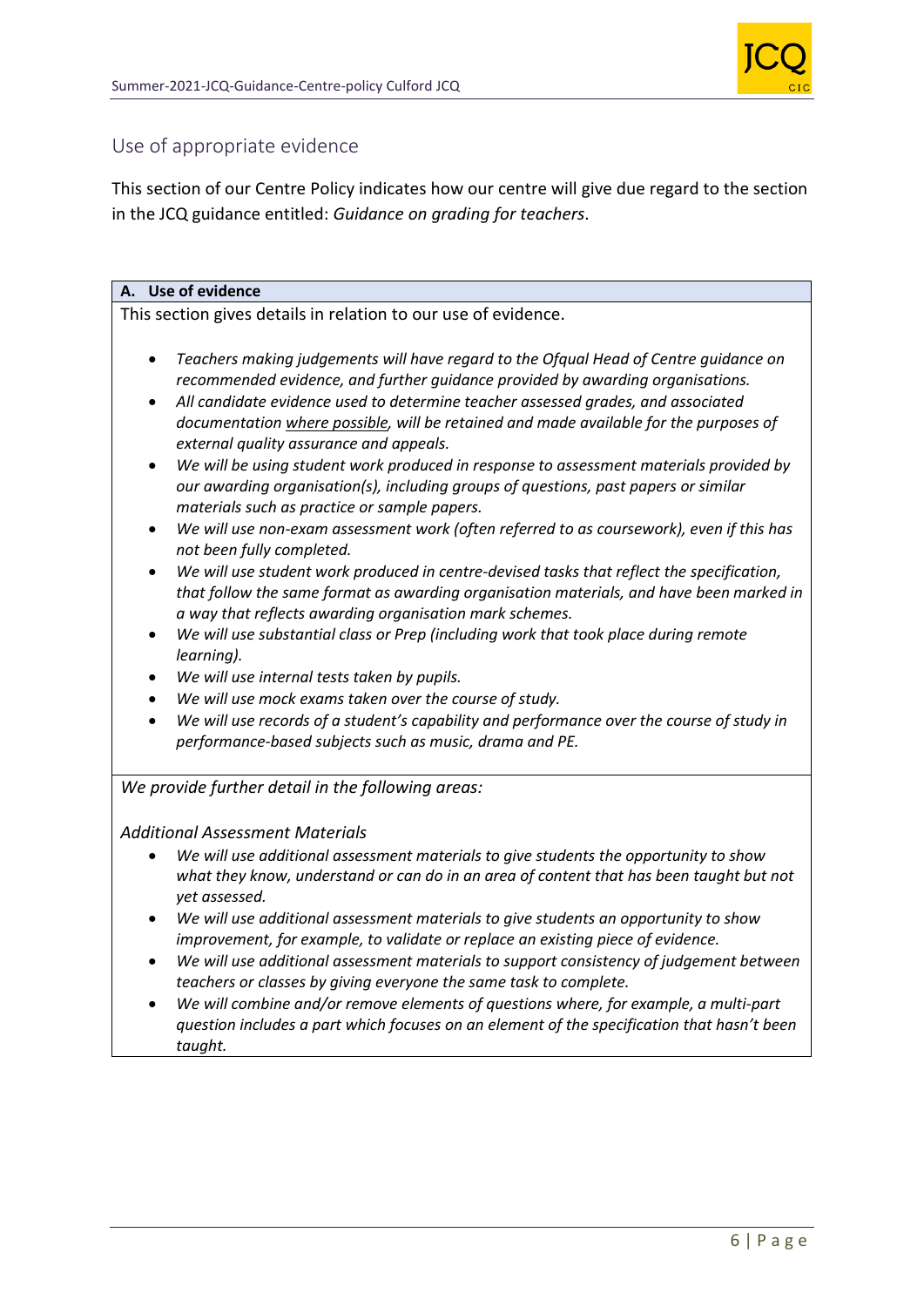

*Our centre will ensure the appropriateness of evidence and balance of evidence in arriving at grades in the following ways:*

- *We will consider the level of control under which an assessment was completed, for example, whether the evidence was produced under high control and under supervision or at home.*
- *We will ensure that where possible we are able to authenticate the work as the student's own, especially where that work was not completed within the school or college.*
- *We will consider the limitations of assessing a student's performance when using assessments that have been completed more than once, or drafted and redrafted, where this is not a skill being assessed.*
- *We will consider the specification and assessment objective coverage of the assessment.*
- *We will consider the depth and breadth of knowledge, understanding and skills assessed, especially higher order skills within individual assessments.*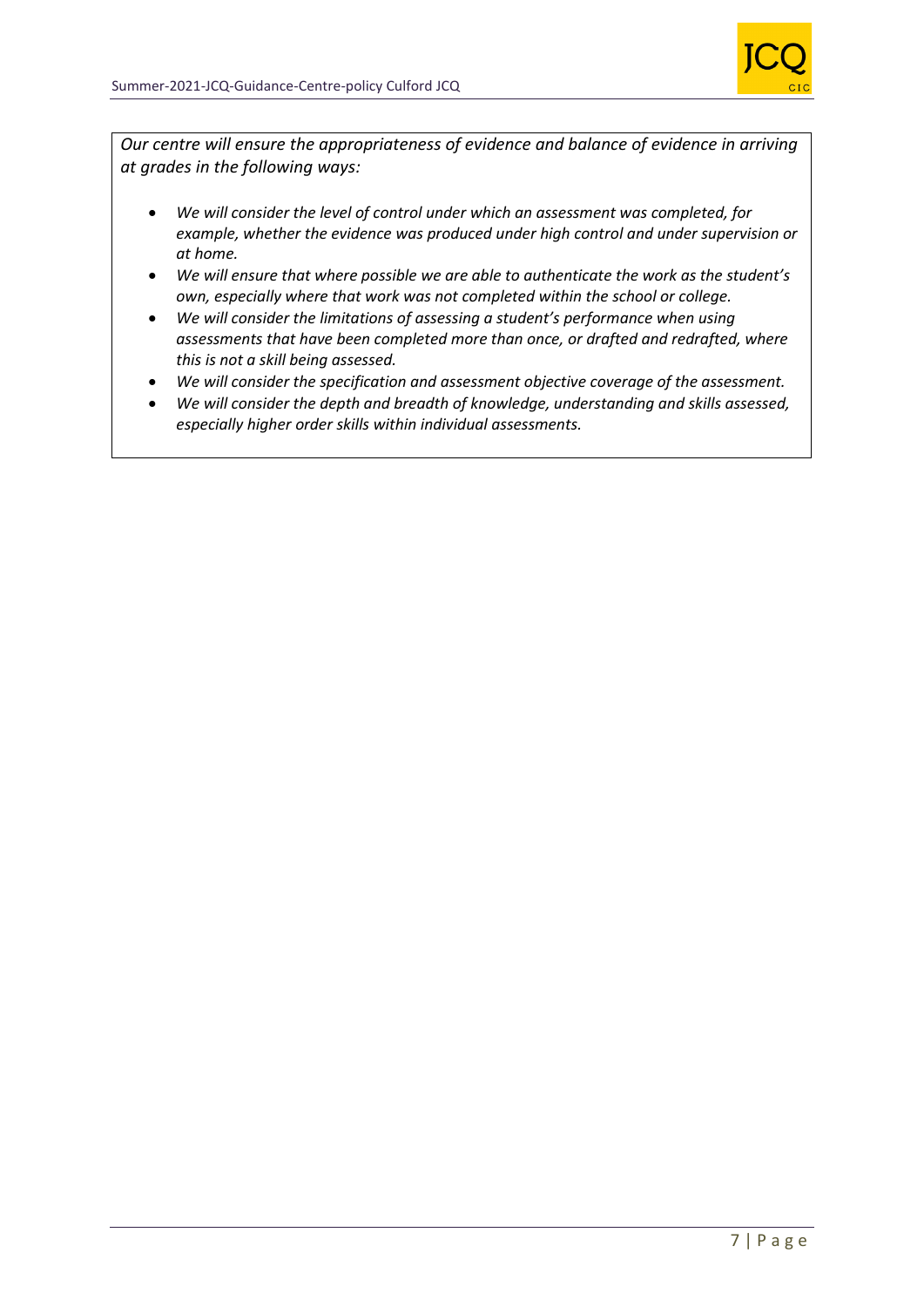

## Determining teacher assessed grades

*This section of our Centre Policy outlines the approach our centre will take to awarding teacher assessed grades.*

#### **Awarding teacher assessed grades based on evidence**

We give details here of our centre's approach to awarding teacher assessed grades*.*

- *Our teachers will determine grades based on evidence which is commensurate with the standard at which a student is performing, i.e. their demonstrated knowledge, understanding and skills across the content of the course they have been taught.*
- *Our teachers will record how the evidence was used to arrive at a fair and objective grade, which is free from bias.*
- *Our teachers will produce an Assessment Record for each subject cohort and will share this with their Head of Department. Any necessary variations for individual students will also be shared.*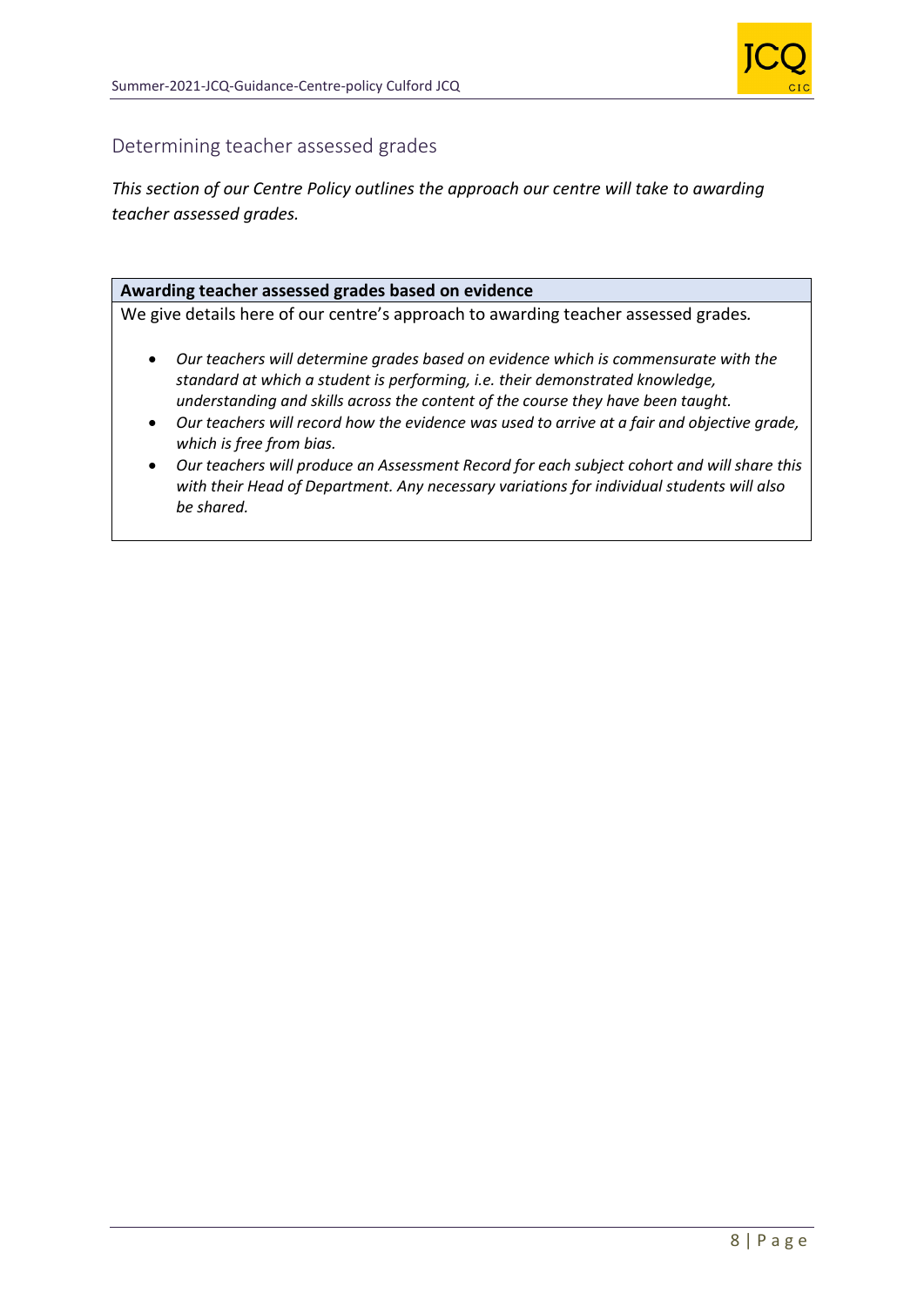

## Internal quality assurance

This section of our Centre Policy outlines the approach our centre will take to ensure internal standardisation of teacher assessed grades, to ensure consistency, fairness and objectivity of decisions.

### *Head of Centre Internal Quality Assurance and Declaration*

#### **Internal quality assurance**

This section gives details of our approach to internal standardisation, within and across subject departments.

- *We will ensure that all teachers involved in deriving teacher assessed grades read and understand this Centre Policy document.*
- *In all subjects where there is more than one teacher and/or class in the department, we will ensure that our centre carries out an internal standardisation process led by the Head of Department.*
- *We will ensure that all teachers are provided with training and support to ensure they take a consistent approach to:*
	- o *Arriving at teacher assessed grades*
	- o *Marking of evidence*
	- o *Reaching a holistic grading decision*
	- o *Applying the use of grading support and documentation*
- *We will conduct internal standardisation across all grades, overseen by the Deputy Head via standardisation meetings with each Head of Department.*
- *We will ensure that the Assessment Record will form the basis of internal standardisation and discussions across teachers to agree the awarding of teacher assessed grades.*
- *Where necessary, we will review and reflect on individual grading decisions to ensure alignment with the standards as outlined by our awarding organisation(s).*
- *Where appropriate, we will amend individual grade decisions to ensure alignment with the standards as outlined by our awarding organisation(s).*
- *Where there is only one teacher involved in marking assessments and determining grades, then the output of this activity will be reviewed by an appropriate member of staff within the centre.*
	- o *This will be the Deputy Head.*
- *In respect of equality legislation, we will consider the range of evidence for students of different protected characteristics that are included in our internal standardisation.*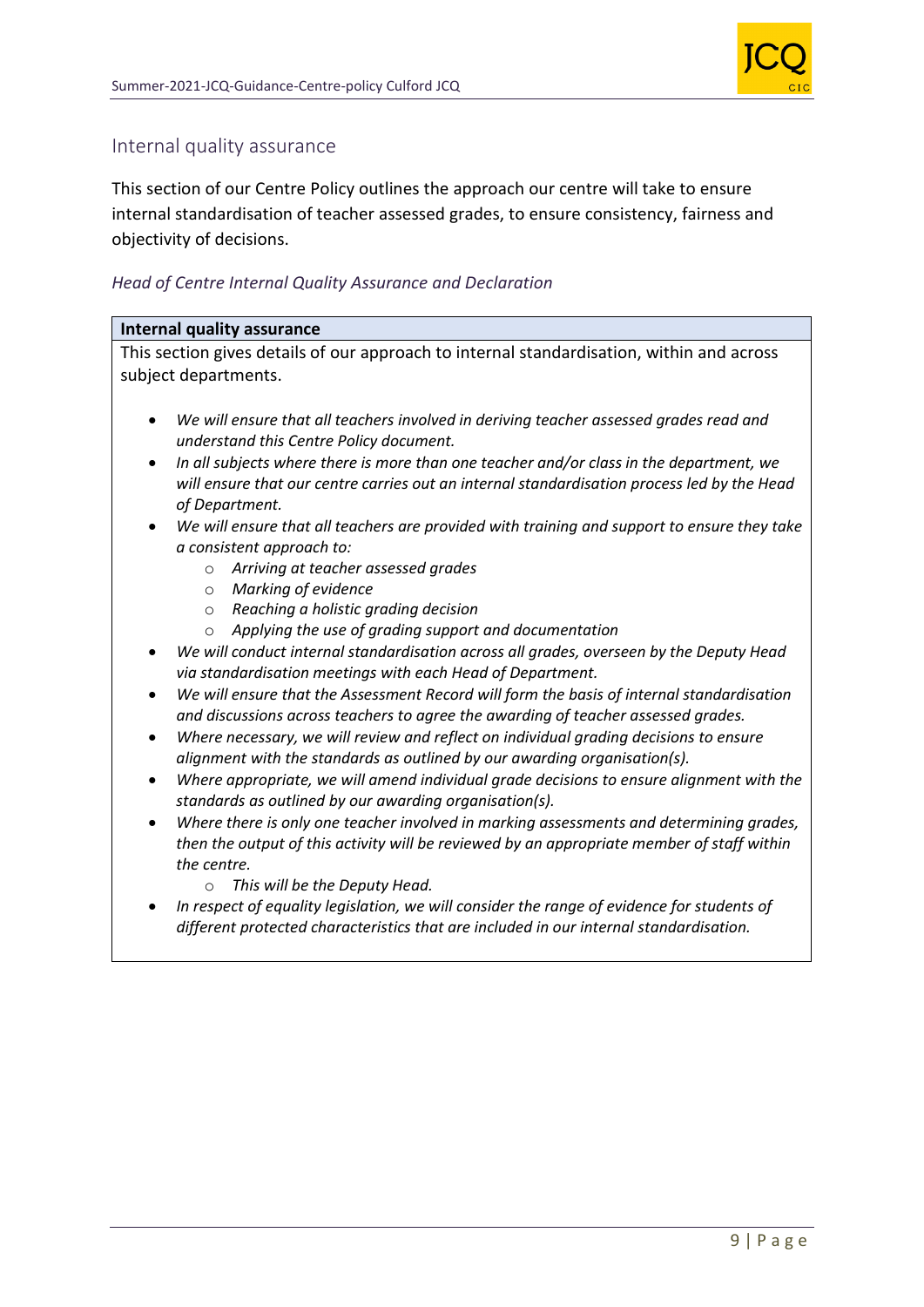

## Comparison of teacher assessed grades to results for previous cohorts

This section of our Centre Policy outlines the approach we will take to compare our teacher assessed grades in 2021 with results from previous cohorts.

#### **Comparison of Teacher Assessed Grades to results for previous cohorts**

This section gives details of our internal process to ensure a comparison of teacher assessed grades at qualification level to results for previous cohorts in our centre taking the same qualification.

- *We will compile information on the grades awarded to our students in past June series in which exams took place ( 2017 - 2019).*
- *We will consider the size of our cohort from year to year.*
- *We will consider the stability of our centre's overall grade outcomes from year to year.*
- *We will consider both subject and centre level variation in our outcomes during the internal quality assurance process.*
- *We will prepare a succinct narrative on the outcomes of the review against historic data which, in the event of significant divergence from the qualifications-levels profiles attained in previous examined years, which address the reasons for this divergence. This commentary will be available for subsequent review during the QA process.*

*This section gives details of the approach our centre will follow if our initial teacher assessed grades for a qualification are viewed as overly lenient or harsh compared to results in previous years.*

- *We will compile historical data giving appropriate regard to potential mixtures of A\*-G and 9-1 grades in GCSEs. Where required, we will use the Ofqual guidance to convert legacy grades into the new 9 to 1 scale.*
- *We will include grades from international GCSEs (for example, in mathematics) because we have previously offered these.*
- *We will bring together other data sources that will help to quality assure the grades we intend to award in 2021.*

*This section gives details of changes in our cohorts that need to be reflected in our comparisons.* 

• *We will omit subjects that we no longer offer from the historical data.*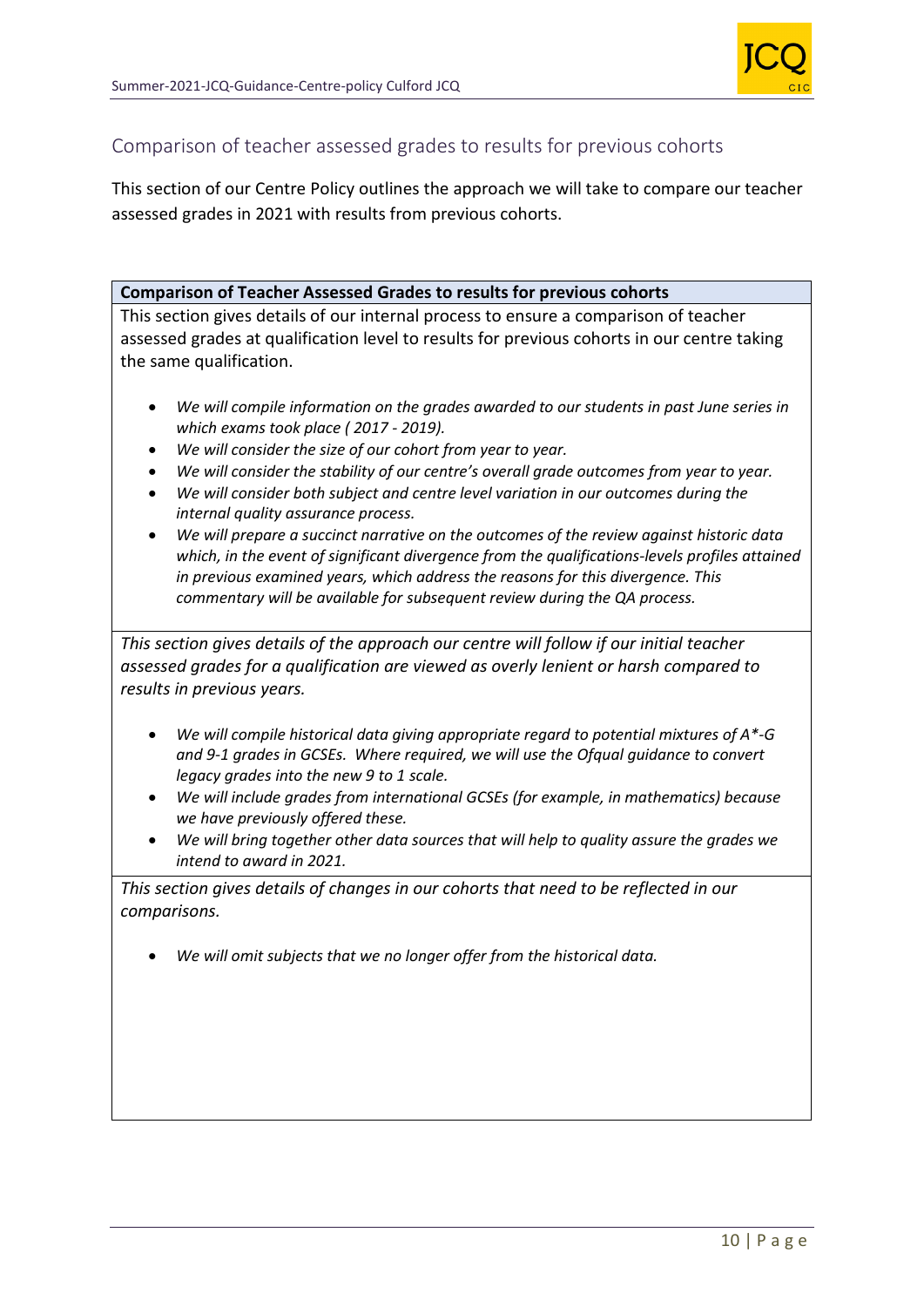

## Access Arrangements and Special Considerations

This section of our Centre Policy outlines the approach our centre will take to provide students with appropriate access arrangements and take into account mitigating circumstances in particular instances.

## **Reasonable adjustments and mitigating circumstances (special consideration)**

This section gives details of our approach to access arrangements and mitigating circumstances (special consideration).

- *Where students have agreed access arrangements or reasonable adjustments (for example a reader or scribe) we will make every effort to ensure that these arrangements are in place when assessments are being taken.*
- *Where an assessment has taken place without an agreed reasonable adjustment or access arrangement, we will remove that assessment from the basket of evidence and alternative evidence obtained, or if this is not possible, take this into account when assessing the attainment level of this evidence.*
- *Where illness or other personal circumstances might have affected performance in assessments used in determining a student's standard of performance, we will take account of this when making judgements.*
- *We will record, as part of the Assessment Record, how we have incorporated any necessary variations to take account of the impact of illness or personal circumstances on the performance of individual students in assessments.*
- *To ensure consistency in the application of Special Consideration, we will ensure all teachers have read and understood the document: JCQ – [A guide to the special](https://www.jcq.org.uk/wp-content/uploads/2020/08/A-guide-to-the-spec-con-process-202021-Website-version.pdf)  [consideration process, with effect from 1 September 2020](https://www.jcq.org.uk/wp-content/uploads/2020/08/A-guide-to-the-spec-con-process-202021-Website-version.pdf)*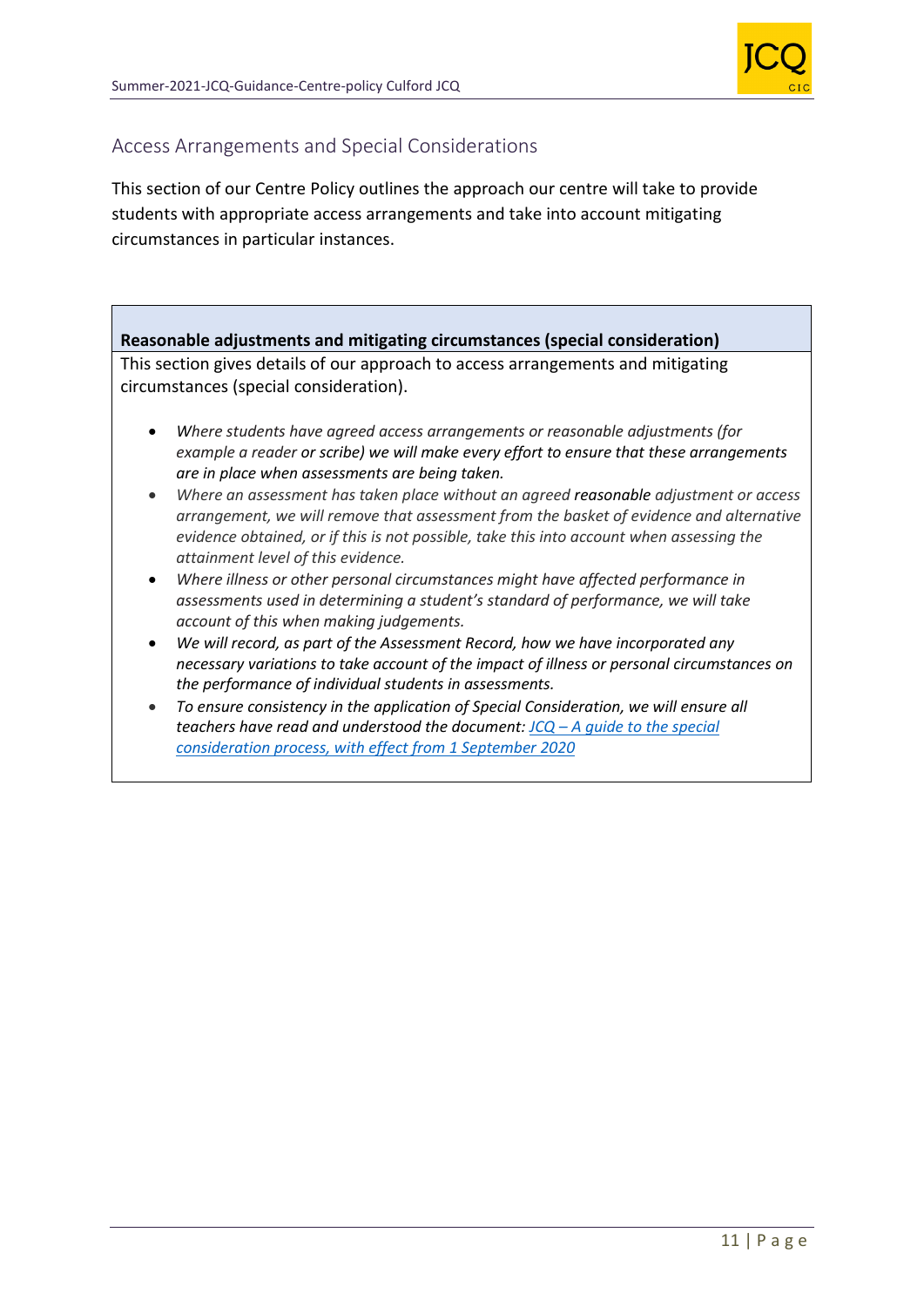

## Addressing disruption/differential lost learning (DLL)

## B. **Addressing Disruption/Differentiated Lost Learning (DLL)**

This section gives details of our approach to address disruption or differentiated lost teaching.

• Teacher assessed grades will be determined based on evidence of the content that has been taught and assessed for each student.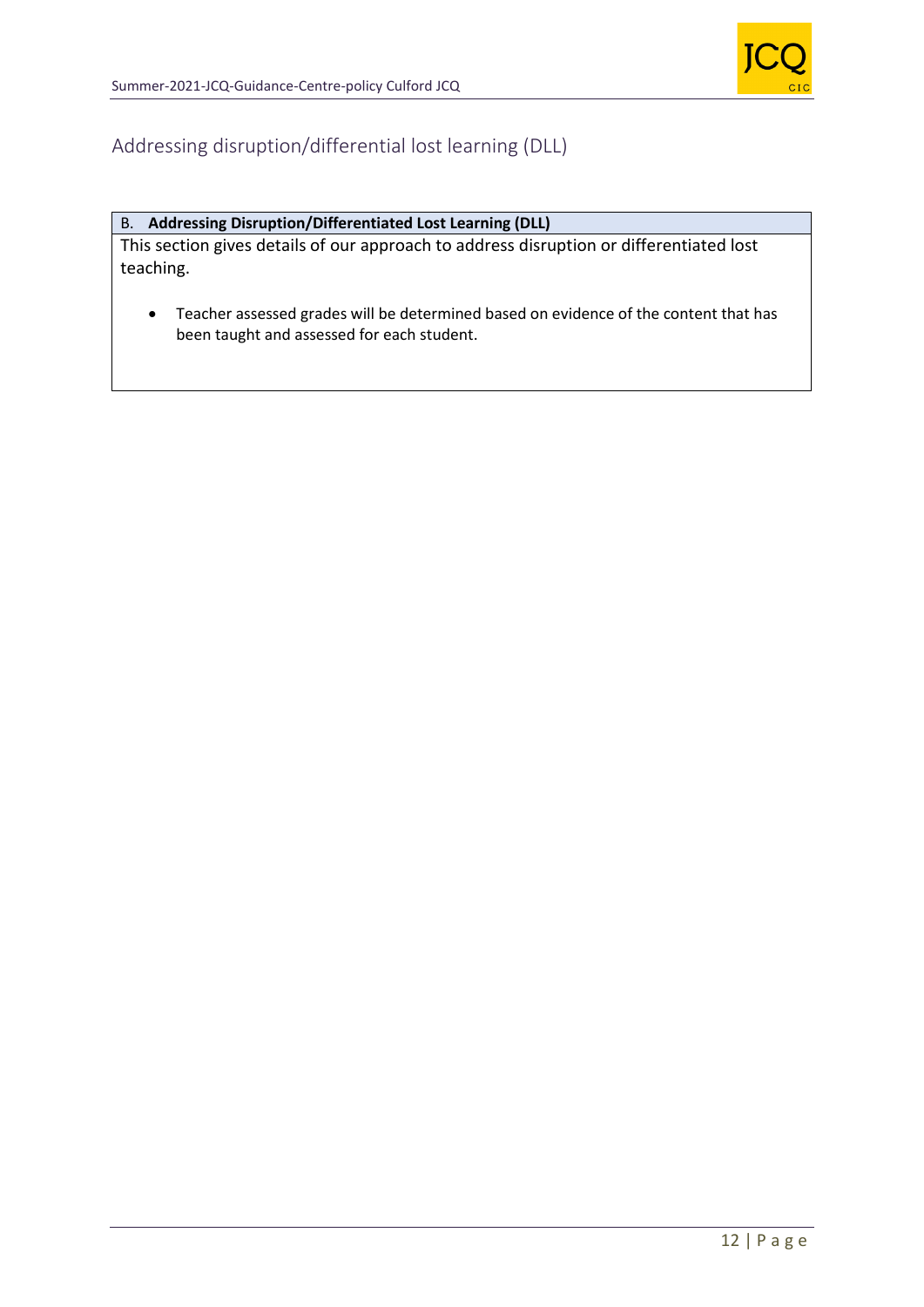

## **Objectivity**

This section of our Centre Policy outlines the arrangements in place to ensure objectivity of decisions.

## **Objectivity**

This section gives a summary of the arrangements in place within our centre in relation to objectivity.

*Staff will fulfil their duties and responsibilities in relation to relevant equality and disability legislation.*

*Senior Leaders, Heads of Department and Centre will consider:*

- *sources of unfairness and bias (situations/contexts, difficulty, presentation and format, language, conditions for assessment, marker preconceptions);*
- *how to minimise bias in questions and marking and hidden forms of bias); and*
- *bias in teacher assessed grades.*

*To ensure objectivity, all staff involved in determining teacher assessed grades will be made aware that:*

- *unconscious bias can skew judgements;*
- *the evidence presented should be valued for its own merit as an indication of performance and attainment;*
- *teacher assessed grades should not be influenced by candidates' positive or challenging personal circumstances, character, behaviour, appearance, socio-economic background, or protected characteristics;*
- *unconscious bias is more likely to occur when quick opinions are formed; and*

*Our internal standardisation process will help to ensure that there are different perspectives to the quality assurance process.*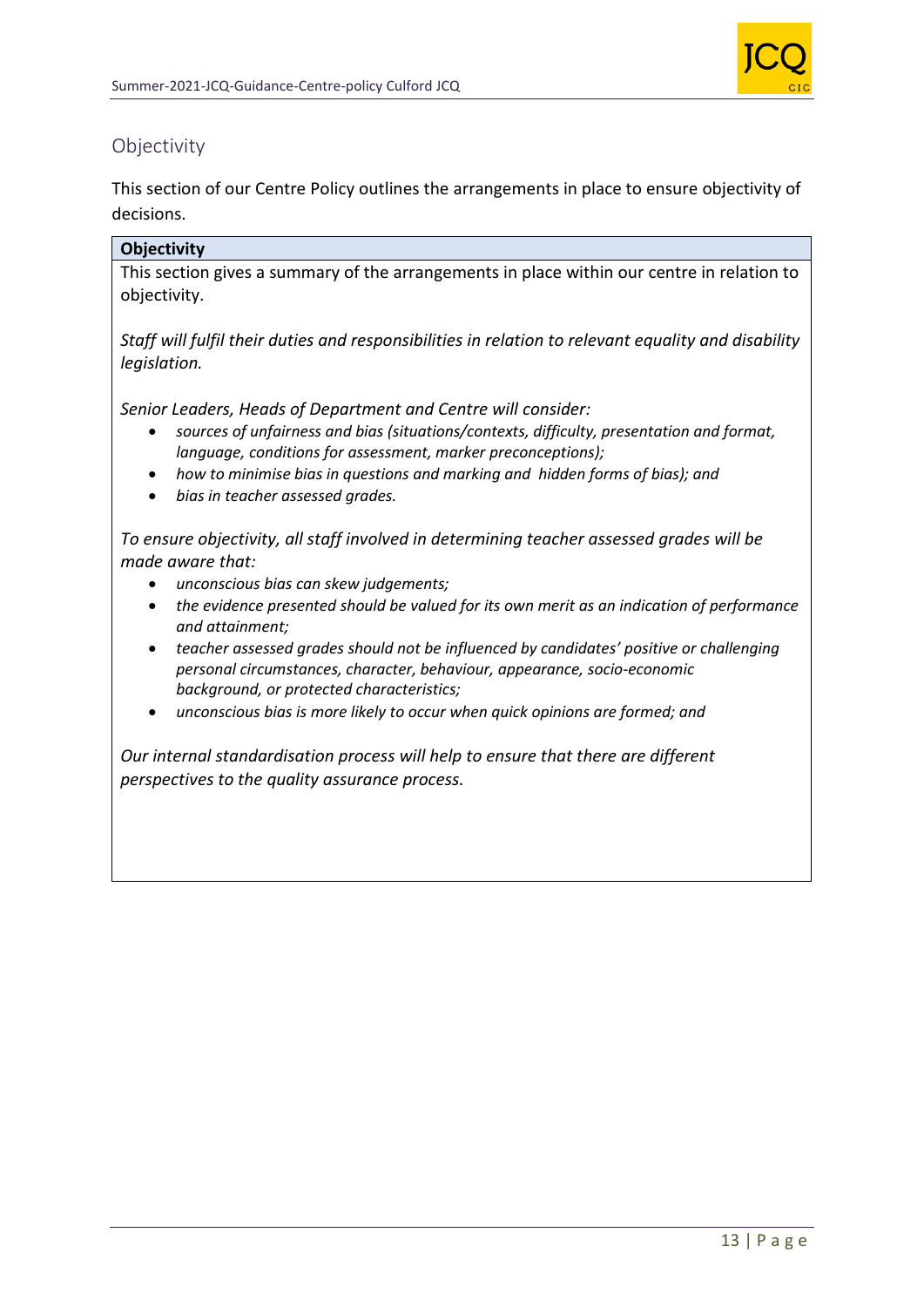

## Recording decisions and retention of evidence and data

This section of our Centre Policy outlines our arrangements to recording decisions and to retaining evidence and data.

| C. Recording Decisions and Retention of Evidence and Data                                               |
|---------------------------------------------------------------------------------------------------------|
| This section outlines our approach to recording decisions and retaining evidence and                    |
| data.                                                                                                   |
|                                                                                                         |
| We will ensure that teachers and Heads of Departments maintain records that show how<br>$\bullet$       |
| the teacher assessed grades process operated, including the rationale for decisions in                  |
| relation to individual marks/grades.                                                                    |
| We will ensure that evidence is maintained across a variety of tasks to develop a holistic<br>$\bullet$ |
| view of each student's demonstrated knowledge, understanding and skills in the areas of                 |
| content taught.                                                                                         |
|                                                                                                         |

- *We will put in place recording requirements for the various stages of the process to ensure the accurate and secure retention of the evidence used to make decisions.*
- *We will comply with our obligations regarding data protection legislation.*
- *We will ensure that the grades accurately reflect the evidence submitted.*
- *We will ensure that evidence is retained electronically or on paper in a secure centre-based system that can be readily shared with our awarding organisation(s).*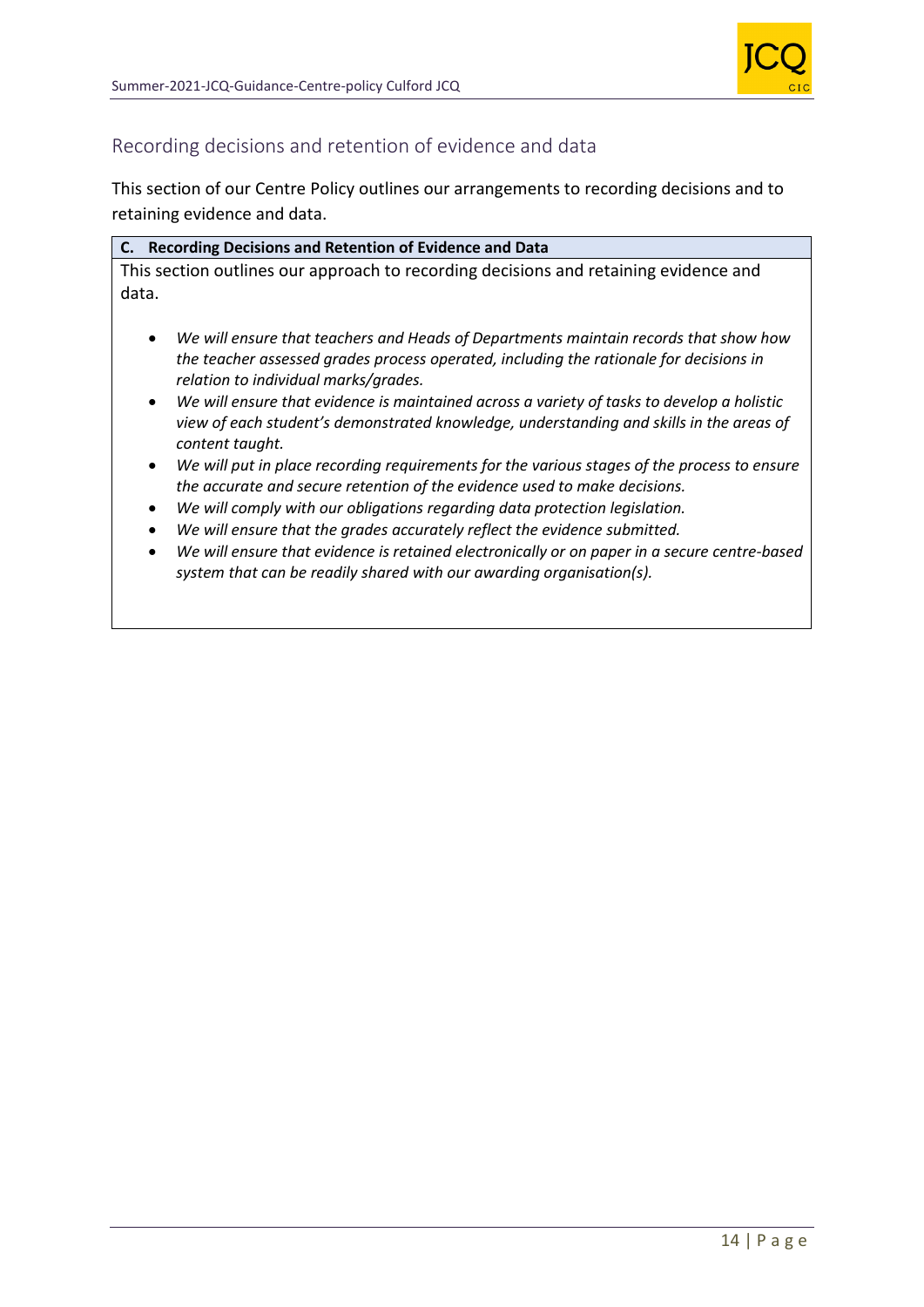

## Authenticating evidence

#### **D. Authenticating evidence**

This section of our Centre Policy details the mechanisms in place to ensure that teachers are confident in the authenticity of evidence, and the process for dealing with cases where evidence is not thought to be authentic.

- *Robust mechanisms, which will include tests and assessments under controlled conditions, will be in place to ensure that as far as is reasonable, teachers are confident that work used as evidence is the students' own and that no inappropriate levels of support have been given to students to complete it, either within the centre or with external tutors.*
- *It is understood that awarding organisations will investigate instances where it appears evidence is not authentic. We will follow all guidance provided by awarding organisations to support these determinations of authenticity.*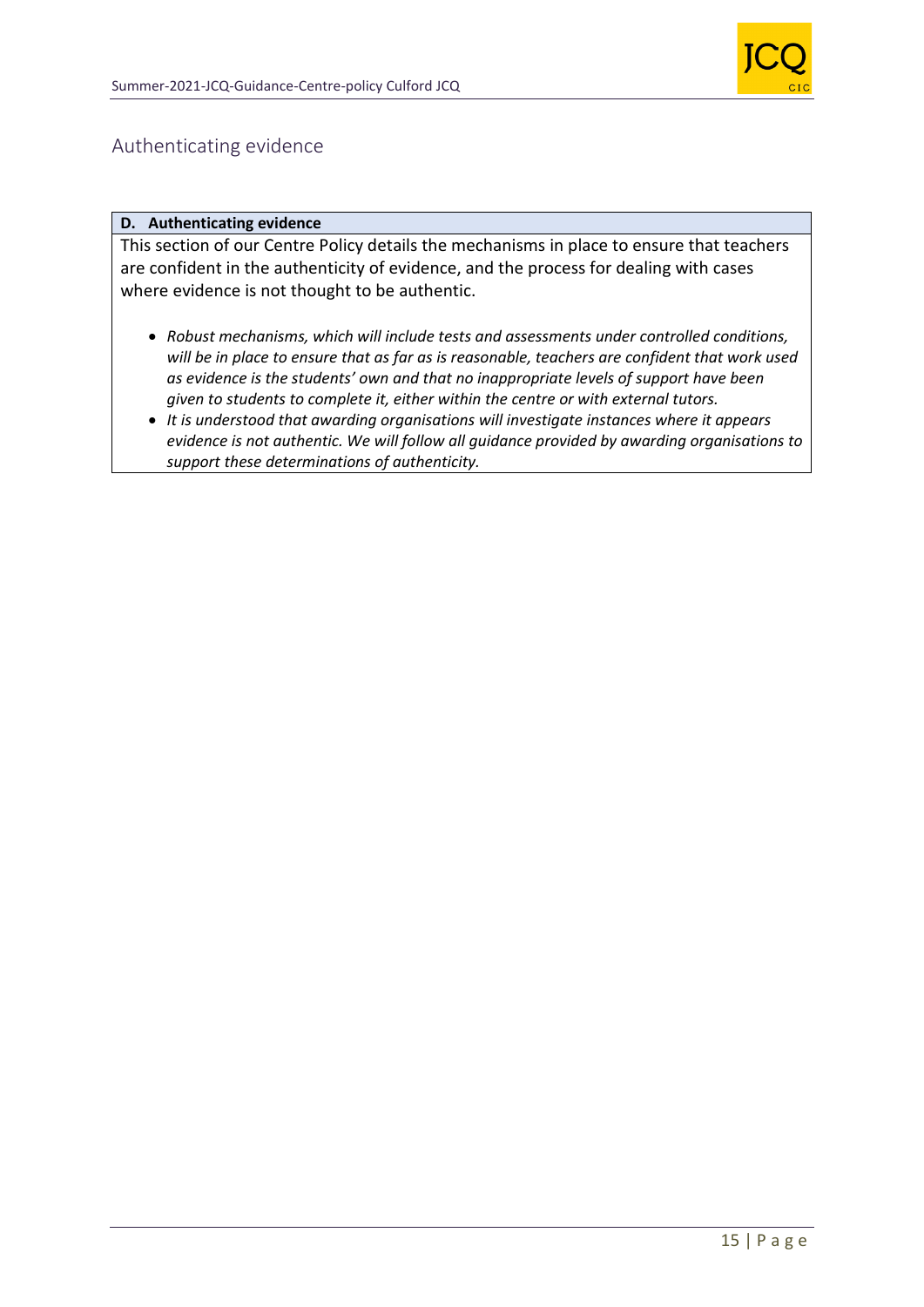

## Confidentiality, malpractice and conflicts of interest

### *Confidentiality*

*This section of our Centre Policy outlines the measures in place to ensure the confidentiality of the grades our centre determines, and to make students aware of the range of evidence on which those grades will be based.*

#### **A. Confidentiality**

*This section details the measures in place in our centre to maintain the confidentiality of grades, while sharing information regarding the range of evidence on which the grades will be based.* 

- *All staff involved have been made aware of the need to maintain the confidentiality of teacher assessed grades.*
- *All teaching staff have been briefed on the requirement to share details of the range of evidence on which students' grades will be based, while ensuring that details of the final grades remain confidential.*
- *Relevant details from this Policy, including requirements around sharing details of evidence and the confidentiality requirements, have been shared with parents/guardians.*

#### *Malpractice*

This section of our Centre Policy outlines the measures in place to prevent malpractice and other breaches of exam regulations, and to deal with such cases if they occur.

#### **B. Malpractice**

*This section details the measures in place in our centre to prevent malpractice and, where that proves impossible, to handle cases in accordance with awarding organisation requirements.*

- *Our general centre policies regarding malpractice, maladministration and conflicts of interest have been reviewed to ensure they address the specific challenges of delivery in Summer 2021.*
- *All staff involved have been made aware of these policies, and have received training in them as necessary.*
- *All staff involved have been made aware of the specific types of malpractice which may affect the Summer 2021 series including:*
- o *breaches of internal security;*
- o *deception;*
- o *improper assistance to students;*
- o *failure to appropriately authenticate a student's work;*
- o *over direction of students in preparation for common assessments;*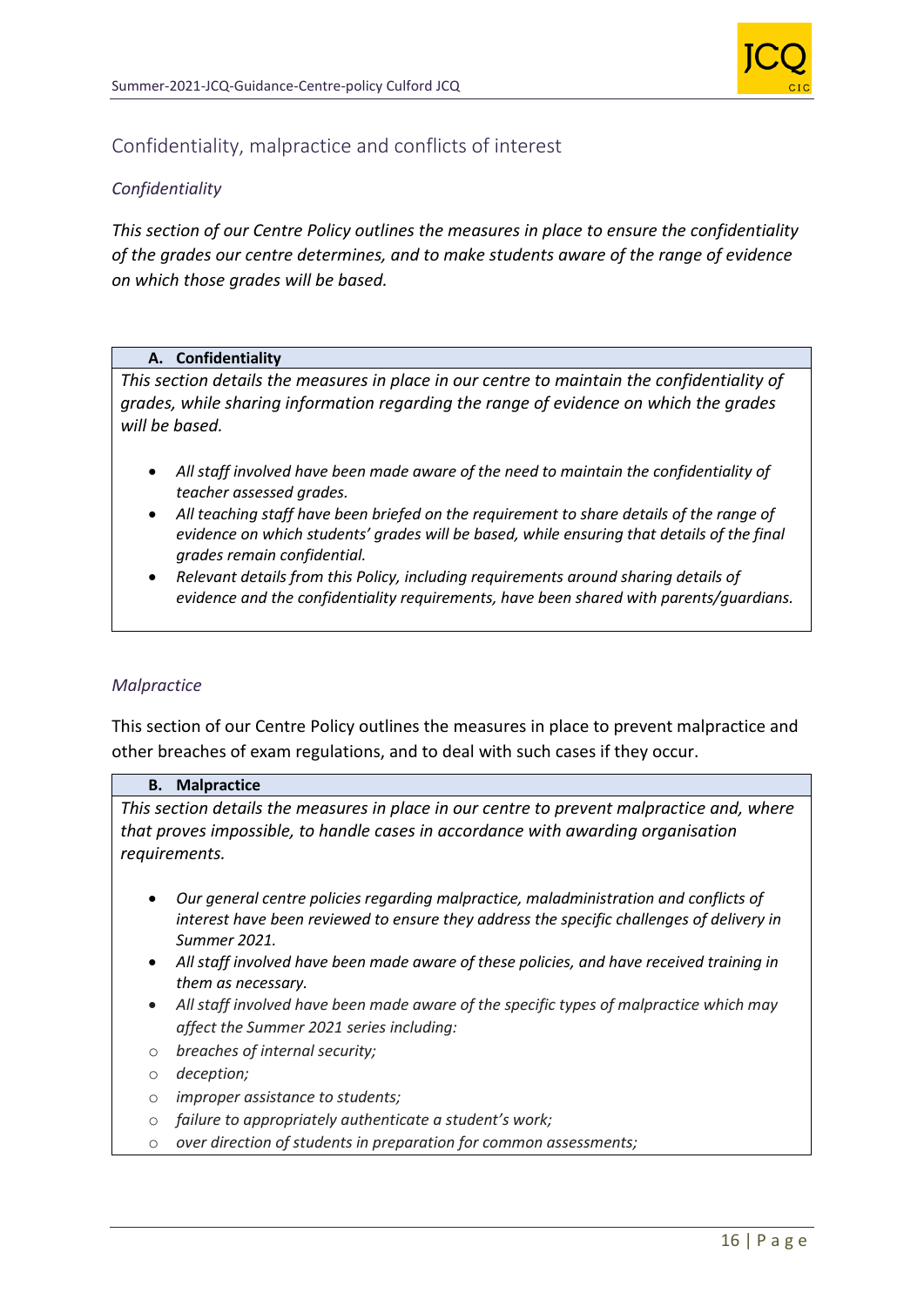

- o *allegations that centres submit grades not supported by evidence that they know to be inaccurate;*
- o *centres enter students who were not originally intending to certificate a grade in the Summer 2021 series;*
- o *failure to engage as requested with awarding organisations during the External Quality Assurance and appeal stages; and*
- o *failure to keep appropriate records of decisions made and teacher assessed grades.*
- *The consequences of malpractice or maladministration as published in the JCQ guidance: [JCQ Suspected](https://www.jcq.org.uk/exams-office/malpractice/jcq-suspected-malpractice-policies-and-procedures-2019-2020) Malpractice: Policies and Procedures and including the risk of a delay to students receiving their grades, up to, and including, removal of centre status have been outlined to all relevant staff.*

### *Conflicts of Interest*

This section of our Centre Policy outlines the measures in place to address potential conflicts of interest.

#### **C. Conflicts of Interest**

*This section details our approach to addressing conflicts of interest, and how we will respond to such allegations.*

- *To protect the integrity of assessments, all staff involved in the determination of grades must declare any conflict of interest such as relationships with students to our Head of Centre for further consideration.*
- *Our Head of Centre will take appropriate action to manage any conflicts of interest arising with centre staff in accordance with the JCQ documents- [General Regulations](https://www.jcq.org.uk/wp-content/uploads/2020/09/Gen_regs_approved_centres_20-21_FINAL.pdf)  [for Approved Centres, 1 September 2020 to 31 August 2021.](https://www.jcq.org.uk/wp-content/uploads/2020/09/Gen_regs_approved_centres_20-21_FINAL.pdf)*
- *We will also carefully consider the need if to separate duties and personnel to ensure fairness in later process reviews and appeals.*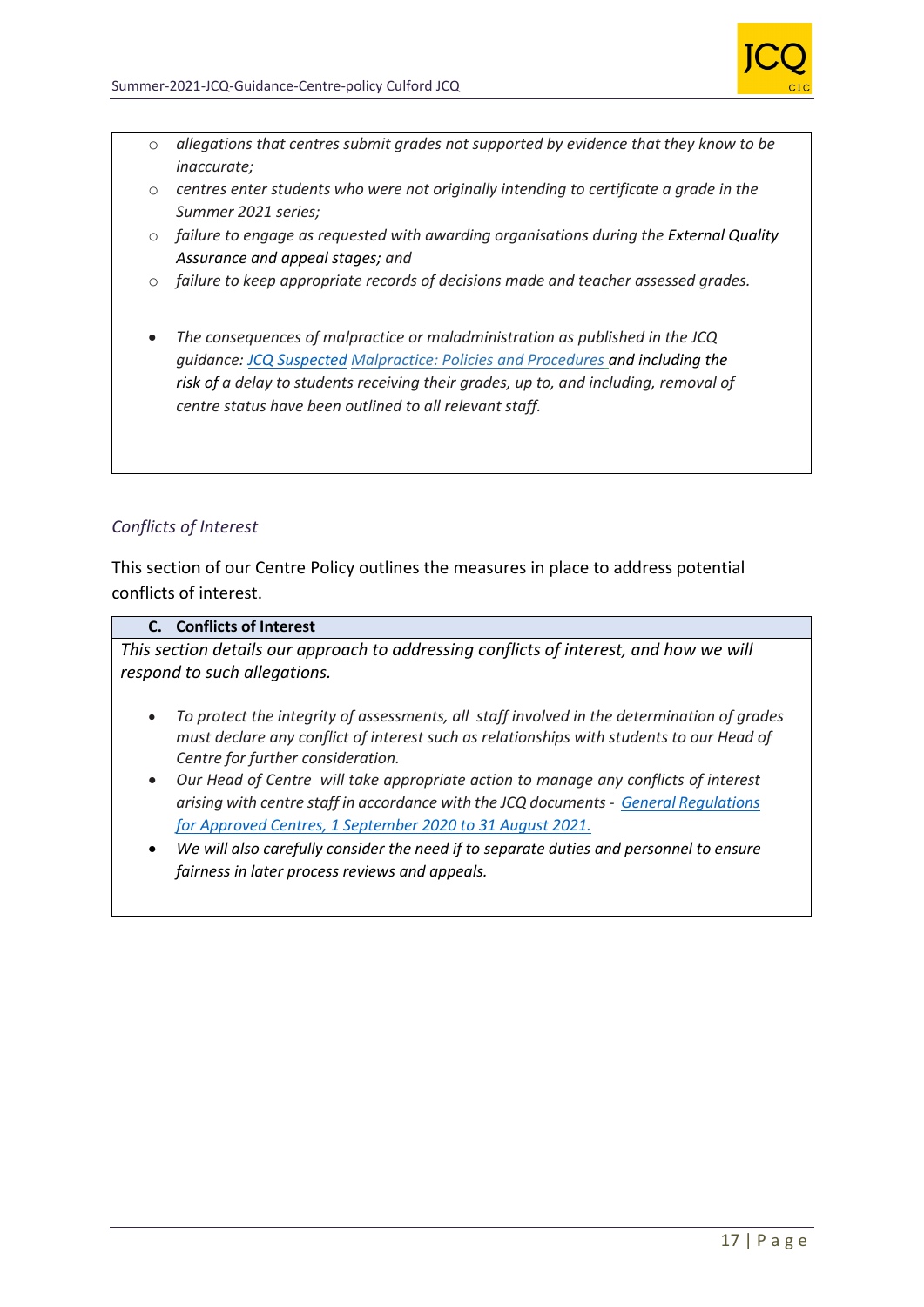

## External Quality Assurance

This section of our Centre Policy outlines the arrangements in place to comply with awarding organisation arrangements for External Quality Assurance of teacher assessed grades in a timely and effective way.

#### **A. External Quality Assurance**

*This section outlines the arrangements we have in place to ensure the relevant documentation and assessment evidence can be provided in a timely manner for the purposes of External Quality Assurance sampling, and that staff can be made available to respond to enquiries.*

- *All staff involved have been made aware of the awarding organisation requirements for External Quality Assurance as set out in the JCQ Guidance.*
- *All necessary records of decision-making in relation to determining grades have been properly kept and can be made available for review as required.*
- *All student evidence on which decisions regarding the determination of grades has been retained and can be made available for review as required.*
- *Instances where student evidence used to decide teacher assessed grades is not available, for example where the material has previously been returned to students and cannot now be retrieved, will be clearly recorded on the appropriate documentation.*
- *All staff involved have been briefed on the possibility of interaction with awarding organisations during the different stages of the External Quality Assurance process and can respond promptly and fully to enquiries, including attendance at Virtual Visits should this prove necessary.*
- *Arrangements are in place to respond fully and promptly to any additional requirements/reviews that may be identified as a result of the External Quality Assurance process.*
- *Staff have been made aware that a failure to respond fully and effectively to such additional requirements may result in further action by the awarding organisations, including the withholding of results.*

## Results

This section of our Centre Policy outlines our approach to the receipt and issue of results to students and the provision of necessary advice and guidance.

#### **A. Results**

*This section details our approach to the issue of results to students and the provision of advice and guidance.*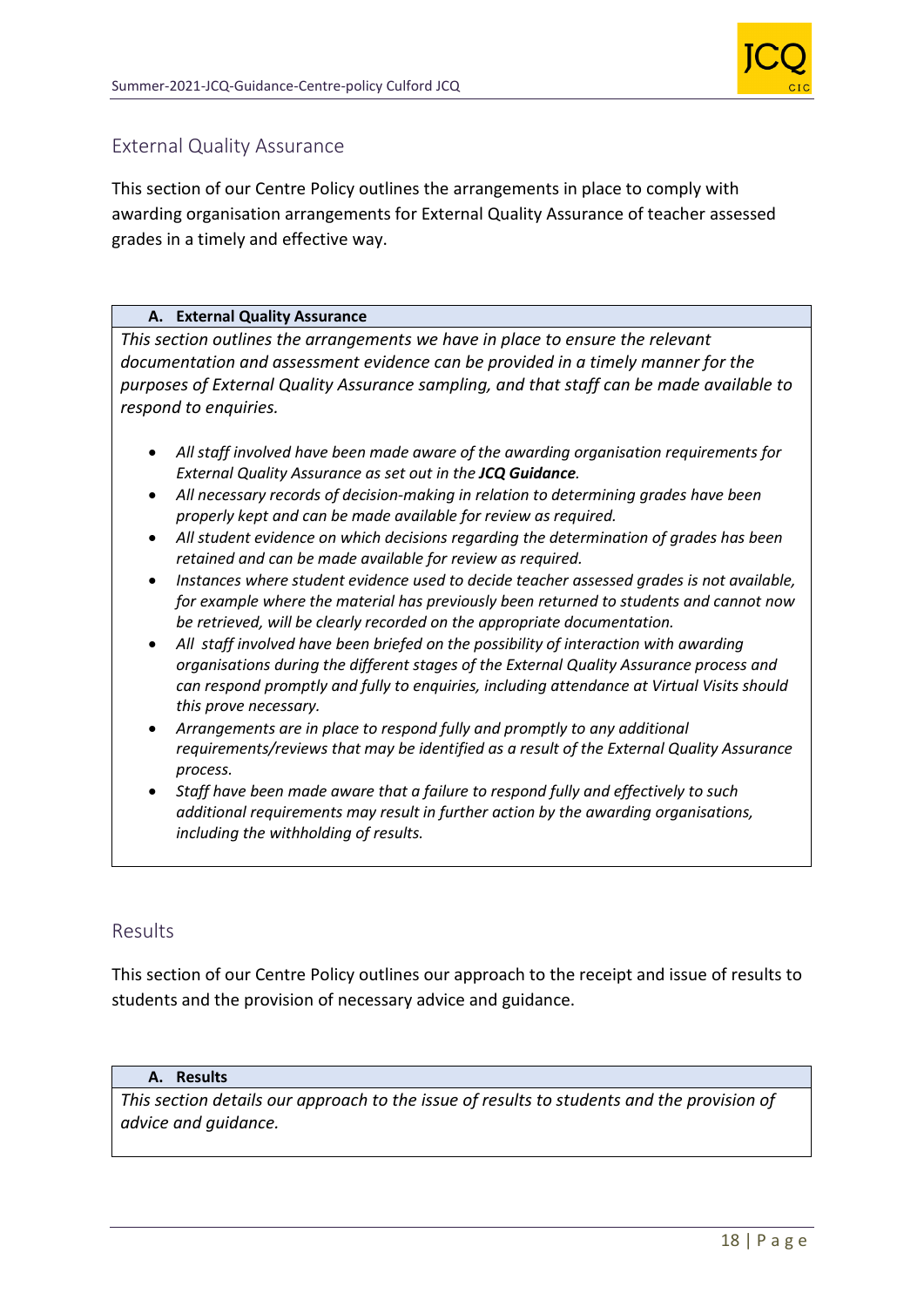

- *All staff involved have been made aware of the specific arrangements for the issue of results in Summer 2021, including the issuing of A/AS and GCSE results in the same week.*
- *Arrangements will be made to ensure the necessary staffing, including exams office and support staff, to enable the efficient receipt and release of results to our students.*
- *Arrangements will be in place for the provision of all necessary advice, guidance and support, including pastoral support, to students on receipt of their results.*
- *Such guidance will include advice on the appeals process in place in 2021 (see below).*
- *Appropriate staff will be available to respond promptly to any requests for information from awarding organisations, for example regarding missing or incomplete results, to enable such issues to be swiftly resolved.*
- *Parents/guardians have been made aware of arrangements for results days.*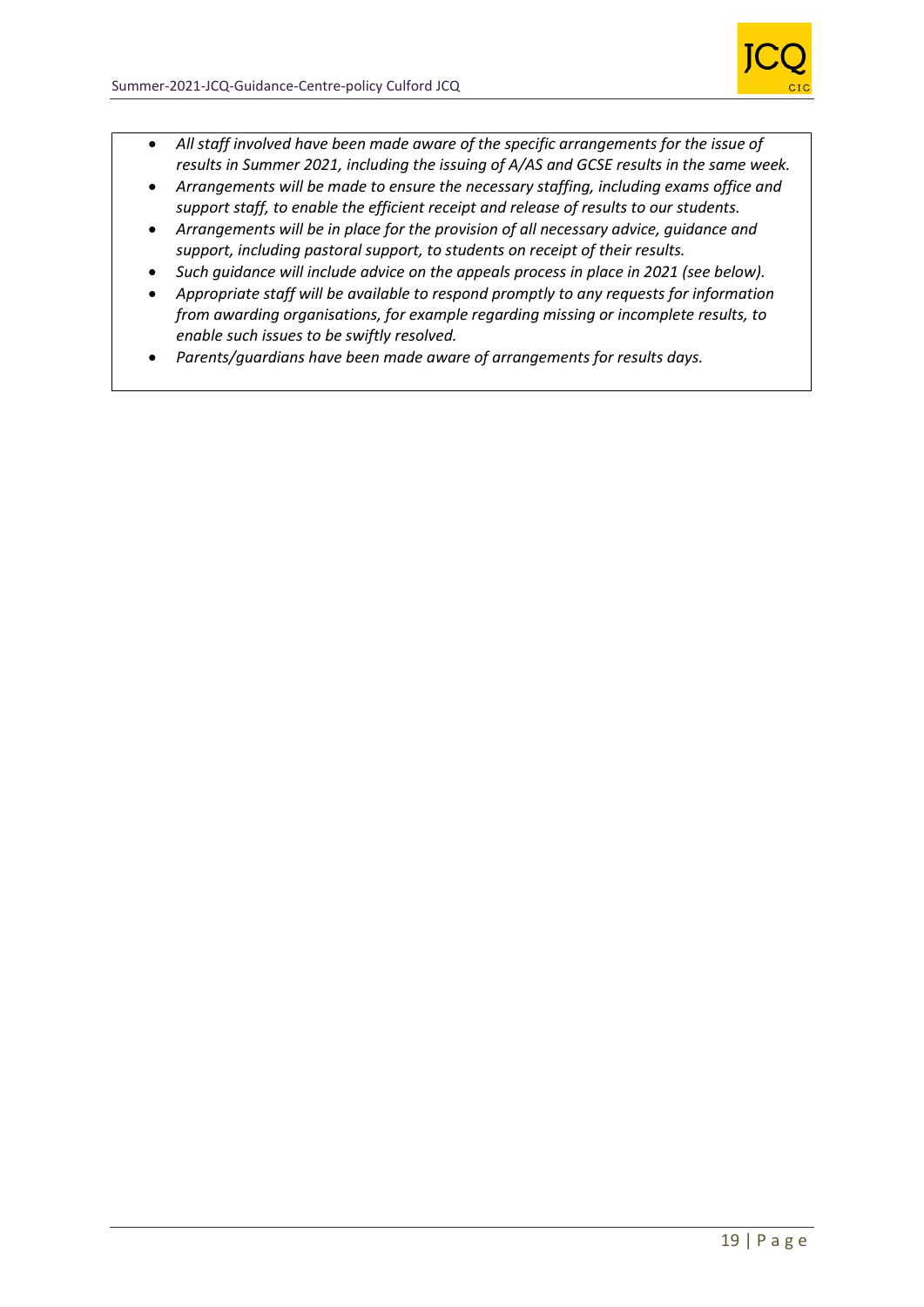

## Appeals

This section of our Centre Policy outlines our approach to Appeals, to ensure that they are handled swiftly and effectively, and in line with JCQ requirements.

#### **A. Appeals**

*This section details our approach to managing appeals, including Centre Reviews, and subsequent appeals to awarding organisations.*

- *All staff involved have been made aware of the arrangements for, and the requirements of, appeals in Summer 2021, as set out in the JCQ Guidance.*
- *Internal arrangements will be in place for the swift and effective handling of Centre Reviews in compliance with the requirements.*
- *All necessary staff have been briefed on the process for, and timing of, such reviews, and will be available to ensure their prompt and efficient handling.*
- *Learners have been appropriately guided as to the necessary stages of appeal.*
- *Arrangements will be in place for the timely submission of appeals to awarding organisations, including any priority appeals, for example those on which university places depend.*
- *Arrangements will be in place to obtain the written consent of students to the initiation of appeals, and to record their awareness that grades may go down as well as up on appeal.*
- *Appropriate information on the appeals process will be provided to parents/carers*.